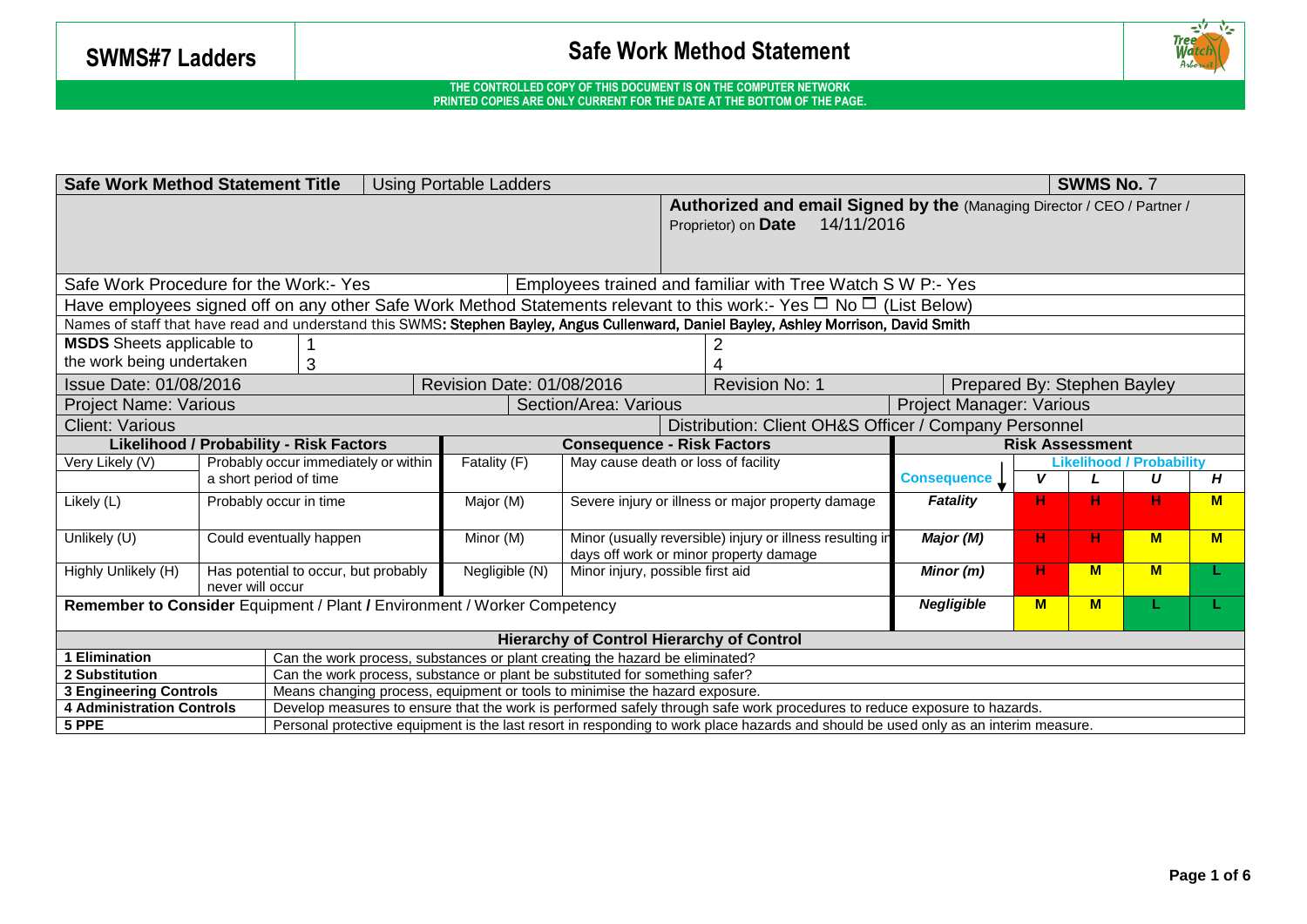

| <b>Work Method / Task Description</b>                                                                                        | <b>Hazards</b>                                                          | <b>Risk</b>  | <b>Risk Control Measures</b>                                                                                                                                                                                                                                                                                                                                                                                                                                                                                                                                                                                                                                                                                                                                                      | <b>Responsible Person</b>       |
|------------------------------------------------------------------------------------------------------------------------------|-------------------------------------------------------------------------|--------------|-----------------------------------------------------------------------------------------------------------------------------------------------------------------------------------------------------------------------------------------------------------------------------------------------------------------------------------------------------------------------------------------------------------------------------------------------------------------------------------------------------------------------------------------------------------------------------------------------------------------------------------------------------------------------------------------------------------------------------------------------------------------------------------|---------------------------------|
| List the tasks required to perform the activity<br>Against each task list the Hazards<br>in the sequence in which they occur |                                                                         | <b>Score</b> | List the Control measures required to eliminate or minimize the workers                                                                                                                                                                                                                                                                                                                                                                                                                                                                                                                                                                                                                                                                                                           | with responsibility for control |
|                                                                                                                              | that could result in injury when the<br>task is performed by the worker |              | exposure to each identified hazard                                                                                                                                                                                                                                                                                                                                                                                                                                                                                                                                                                                                                                                                                                                                                | measure implementation          |
| Working outdoors                                                                                                             | Personnel are exposed to                                                | M            | Suitable clothing, hats, glasses should be used to reduce                                                                                                                                                                                                                                                                                                                                                                                                                                                                                                                                                                                                                                                                                                                         | <b>Supervisor Employee</b>      |
|                                                                                                                              | excessive ultra violet light                                            |              | exposure                                                                                                                                                                                                                                                                                                                                                                                                                                                                                                                                                                                                                                                                                                                                                                          |                                 |
|                                                                                                                              | without adequate                                                        |              | All employees to apply SPF 30+ sunscreen at the beginning                                                                                                                                                                                                                                                                                                                                                                                                                                                                                                                                                                                                                                                                                                                         |                                 |
|                                                                                                                              | protection.                                                             |              | of the day and reapply every 2 hours                                                                                                                                                                                                                                                                                                                                                                                                                                                                                                                                                                                                                                                                                                                                              |                                 |
| Manual handling                                                                                                              | Excessive manual handling                                               | M            | Use mechanical aids ie forklift<br>$\bullet$                                                                                                                                                                                                                                                                                                                                                                                                                                                                                                                                                                                                                                                                                                                                      | <b>Supervisor Employee</b>      |
|                                                                                                                              | could lead to muscular                                                  |              | Lift with correct posture and do not try to lift something too                                                                                                                                                                                                                                                                                                                                                                                                                                                                                                                                                                                                                                                                                                                    |                                 |
|                                                                                                                              | skeletal injury.                                                        |              | heavy                                                                                                                                                                                                                                                                                                                                                                                                                                                                                                                                                                                                                                                                                                                                                                             |                                 |
|                                                                                                                              |                                                                         |              | Request help when lifting heavy loads<br>$\bullet$                                                                                                                                                                                                                                                                                                                                                                                                                                                                                                                                                                                                                                                                                                                                |                                 |
| Personal protective equipment                                                                                                | Personal injuries                                                       | H            | Hi visibility clothing<br>$\bullet$                                                                                                                                                                                                                                                                                                                                                                                                                                                                                                                                                                                                                                                                                                                                               | <b>Supervisor Employee</b>      |
| required for this activity                                                                                                   |                                                                         |              | Safety footwear                                                                                                                                                                                                                                                                                                                                                                                                                                                                                                                                                                                                                                                                                                                                                                   |                                 |
|                                                                                                                              |                                                                         |              | Safety glasses as required                                                                                                                                                                                                                                                                                                                                                                                                                                                                                                                                                                                                                                                                                                                                                        |                                 |
|                                                                                                                              |                                                                         |              | Safety Helmet as required                                                                                                                                                                                                                                                                                                                                                                                                                                                                                                                                                                                                                                                                                                                                                         |                                 |
|                                                                                                                              |                                                                         |              | Hearing protection as required                                                                                                                                                                                                                                                                                                                                                                                                                                                                                                                                                                                                                                                                                                                                                    |                                 |
| Inspect the ladder for condition.                                                                                            | Fall from height                                                        | H            | Inspect ladders. Do not use damaged ladders<br>$\bullet$                                                                                                                                                                                                                                                                                                                                                                                                                                                                                                                                                                                                                                                                                                                          | Employee                        |
| Check for access options                                                                                                     | Fall from height                                                        | н            | Using a ladder is considered to be High Risk Work. Before<br>$\bullet$<br>undertaking work with a ladder a risk assessment must be<br>undertaken (Refer to page 63 SWP Manual) and all other<br>safer alternatives must be ruled out as practicable<br>alternatives<br>Ladders can only be used for permitted work before using<br>a ladder Refer to the SWP Manual (Page 60 Safe Use of<br>Ladders<br>If a ladder must be used a platform ladder must be the first<br>$\bullet$<br>option.<br>Ladders are generally used for access above or below<br>ground level or to gain access to a difficult work area, prior<br>to use of a ladder all other safer alternatives must be ruled<br>out as practicable alternatives<br>Scaffold stairs, instant scaffolds or EWPs should be | <b>Supervisor Employee</b>      |
|                                                                                                                              |                                                                         |              | considered prior to use of a ladder                                                                                                                                                                                                                                                                                                                                                                                                                                                                                                                                                                                                                                                                                                                                               |                                 |
| Ladder selection                                                                                                             | Fall from ladder                                                        | н            | Select appropriate ladder with regard to compliance with the<br>$\bullet$<br>relevant part of AS 1892 and the work to be done.                                                                                                                                                                                                                                                                                                                                                                                                                                                                                                                                                                                                                                                    | <b>Supervisor Employee</b>      |
|                                                                                                                              |                                                                         |              | All ladders used on construction sites must be rated for                                                                                                                                                                                                                                                                                                                                                                                                                                                                                                                                                                                                                                                                                                                          |                                 |
|                                                                                                                              |                                                                         |              | industrial use, be free of defects in accordance with                                                                                                                                                                                                                                                                                                                                                                                                                                                                                                                                                                                                                                                                                                                             |                                 |
|                                                                                                                              |                                                                         |              | WorkSafe requirements and have a minimum load rating of                                                                                                                                                                                                                                                                                                                                                                                                                                                                                                                                                                                                                                                                                                                           |                                 |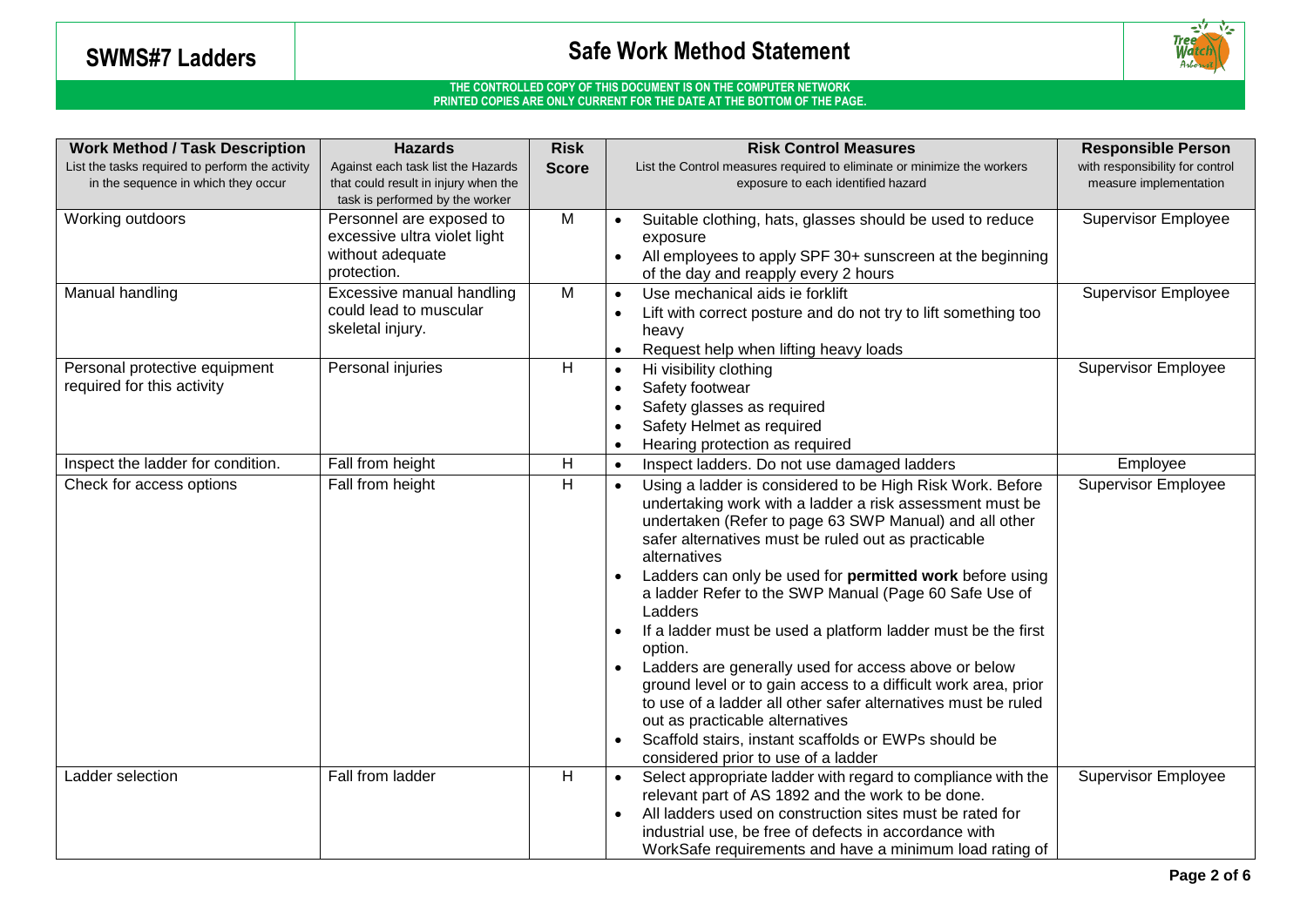

|                                                 |                                                                         |              | 120 kgs.                                                                                                                     |                                 |
|-------------------------------------------------|-------------------------------------------------------------------------|--------------|------------------------------------------------------------------------------------------------------------------------------|---------------------------------|
|                                                 |                                                                         |              |                                                                                                                              |                                 |
| <b>Work Method / Task Description</b>           | <b>Hazards</b>                                                          | <b>Risk</b>  | <b>Risk Control Measures</b>                                                                                                 | <b>Responsible Person</b>       |
| List the tasks required to perform the activity | Against each task list the Hazards                                      | <b>Score</b> | List the Control measures required to eliminate or minimize the workers                                                      | with responsibility for control |
| in the sequence in which they occur             | that could result in injury when the<br>task is performed by the worker |              | exposure to each identified hazard                                                                                           | measure implementation          |
| Ladder selection                                | Fall from ladder                                                        | H            | Ladders should be inspected at regular intervals for defects<br>or deterioration. Defective ladders are to be removed from   | <b>Supervisor Employee</b>      |
|                                                 | Ladder falling                                                          | H            | site until they are repaired by a competent person. If the                                                                   |                                 |
|                                                 | Fall from height                                                        | H            | ladder cannot be repaired it should be rendered unusable                                                                     |                                 |
|                                                 |                                                                         |              | by cutting into lengths of not more than 2 rungs.                                                                            |                                 |
|                                                 |                                                                         |              | The ladder must be of sufficient length to provide at least 1M<br>beyond the height of the task or the level being accessed. |                                 |
|                                                 |                                                                         |              | Step ladders are only to be used in the fully open position.                                                                 |                                 |
|                                                 |                                                                         |              | Where a ladder is used for working at height a ladder with a                                                                 |                                 |
|                                                 |                                                                         |              | work platform and hand rails is recommended                                                                                  |                                 |
|                                                 | Electrocution                                                           | H            | Metal or wire reinforced ladders shall not be used for any                                                                   |                                 |
|                                                 |                                                                         |              | electrical work                                                                                                              |                                 |
|                                                 |                                                                         |              | Where electrical hazards exist the ladder used must be<br>made of non conductive material ie; fibreglass or timber           |                                 |
| Ladder use (general)                            | Unstable / uneven footing                                               | H            | When used on soft ground it will be necessary to place                                                                       | Employee                        |
|                                                 | causing the<br>ladder to fall                                           |              | boards or planks under the ladder feet to prevent the ladder<br>from sinking                                                 |                                 |
|                                                 |                                                                         |              | Ladders should only be used on level ground, packing up                                                                      |                                 |
|                                                 | Slippery surfaces causing                                               | H            | the ladder with a board may be acceptable in some cases                                                                      |                                 |
|                                                 | the ladder to                                                           |              | but the packing used should be stable and much wider than                                                                    |                                 |
|                                                 | slide or fall                                                           |              | the ladder feet to prevent the ladder feet from falling off.                                                                 |                                 |
|                                                 | Fall from ladder                                                        | H            | The ground surface must be assessed, if the ground is                                                                        |                                 |
|                                                 |                                                                         |              | found to be slippery further controls may be required to                                                                     |                                 |
|                                                 |                                                                         |              | ensure the ladder will grip the surface<br>Ladders should only be used on level ground, packing up                           |                                 |
|                                                 |                                                                         |              | the ladder with a board may be acceptable in some cases                                                                      |                                 |
|                                                 |                                                                         |              | but the packing used should be stable and much wider than                                                                    |                                 |
|                                                 |                                                                         |              | the ladder feet to prevent the ladder feet from falling off.                                                                 |                                 |
|                                                 |                                                                         |              | The ground surface must be assessed, if the ground is                                                                        |                                 |
|                                                 |                                                                         |              | found to be slippery further controls may be required to                                                                     |                                 |
|                                                 |                                                                         |              | ensure the ladder will grip the surface                                                                                      |                                 |
|                                                 |                                                                         |              | All feet of the ladder must have slip resistant feet made of                                                                 |                                 |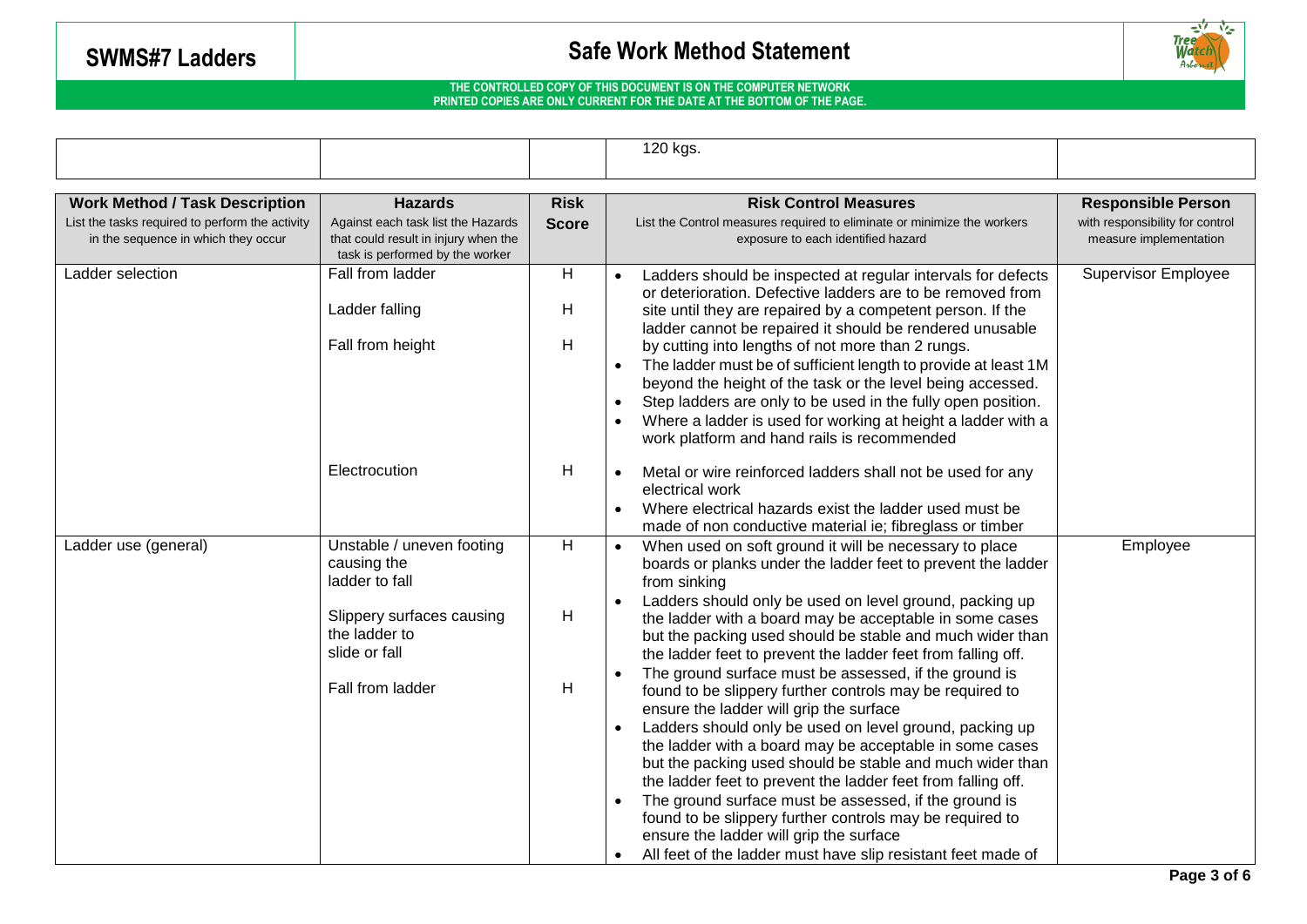

|  |  |  |  | rubber or other similar non slip material |  |
|--|--|--|--|-------------------------------------------|--|
|--|--|--|--|-------------------------------------------|--|

| <b>Work Method / Task Description</b>                                                  | <b>Hazards</b>                                                                                                | <b>Risk</b>  | <b>Risk Control Measures</b>                                                                                                                                                                                                                                                                                                                                                                                                                                                                                                                                                                                                                                                                                                                                               | <b>Responsible Person</b>                                 |
|----------------------------------------------------------------------------------------|---------------------------------------------------------------------------------------------------------------|--------------|----------------------------------------------------------------------------------------------------------------------------------------------------------------------------------------------------------------------------------------------------------------------------------------------------------------------------------------------------------------------------------------------------------------------------------------------------------------------------------------------------------------------------------------------------------------------------------------------------------------------------------------------------------------------------------------------------------------------------------------------------------------------------|-----------------------------------------------------------|
| List the tasks required to perform the activity<br>in the sequence in which they occur | Against each task list the Hazards<br>that could result in injury when the<br>task is performed by the worker | <b>Score</b> | List the Control measures required to eliminate or minimize the workers<br>exposure to each identified hazard                                                                                                                                                                                                                                                                                                                                                                                                                                                                                                                                                                                                                                                              | with responsibility for control<br>measure implementation |
| Ladder use (general)                                                                   | Unstable / uneven footing<br>causing the<br>ladder to fall                                                    | H            | 3 points of contact ie 1 foot and 2 hands or 2 feet and 1 hand<br>must be maintained at all times whilst on the ladder<br>When on a ladder the user must be facing the ladder at all<br>times                                                                                                                                                                                                                                                                                                                                                                                                                                                                                                                                                                              | Employee                                                  |
|                                                                                        | Slippery surfaces causing<br>the ladder to<br>slide or fall                                                   | H            | Always ensure that the ladder is positioned to avoid over<br>reaching from the ladder, all work should be in easy reach to<br>avoid overbalancing and subsequent falls.                                                                                                                                                                                                                                                                                                                                                                                                                                                                                                                                                                                                    |                                                           |
|                                                                                        | Fall from ladder                                                                                              | H            | No more than one person shall be on a ladder at any time.<br>Any tools or equipment to be carried up the ladder must be<br>in a backpack, tool belt or other means to ensure that the<br>users hands remain free<br>Prior to getting on a ladder the user must ensure that his<br>shoes are fully enclosed and free of mud, grease or other<br>contaminants that would make his shoes slippery<br>2 persons shall be used to carry ladders that are in excess<br>$\bullet$<br>of 20 kgs<br>Use ladders made of light weight material where possible                                                                                                                                                                                                                        |                                                           |
| Straight ladders                                                                       | Fall from ladder / ladder<br>falling                                                                          | H            | The ladder must be secured at the top and bottom, the top<br>$\bullet$<br>secured at the stiles not the rungs and the bottom secured<br>by a suitable block fastened to the floor.<br>For short term use only or while securing the ladder a<br>$\bullet$<br>second person shall foot the ladder whilst in use<br>The ladder must be positioned at a slope of 4 in 1 (for every<br>metre in height the base of the ladder should be set back<br>250 mm<br>Position ladders a minimum of 1 metre from edges of<br>slabs or floors. Increase this distance as working heights<br>increases.<br>Ladders need to extend 1 metre above landing level and to<br>be long enough to work at least 1 metre from the top<br>Fall protection to be used when working above 2.0 meters | <b>Supervisor Employee</b>                                |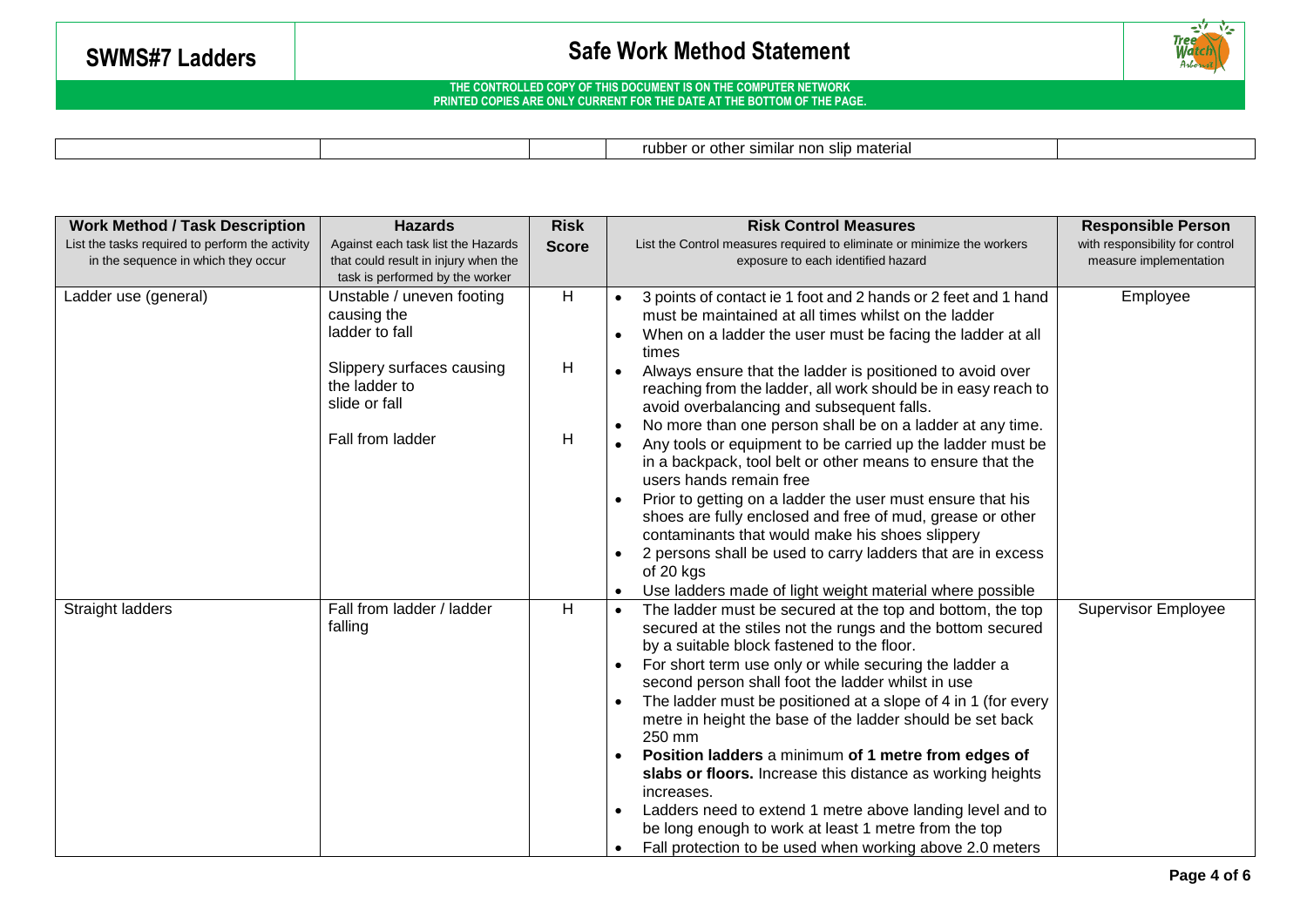

| Step ladders | Fall from height |  | Use of a step ladder with a platform and handrails is<br>Employee                                                                 |  |  |  |
|--------------|------------------|--|-----------------------------------------------------------------------------------------------------------------------------------|--|--|--|
|              |                  |  | recommended<br>If using a ladder that has no platform and handrails the user<br>must not go on or above the 2nd step from the top |  |  |  |
|              |                  |  |                                                                                                                                   |  |  |  |

| <b>Work Method / Task Description</b>                                          | <b>Hazards</b>                                          | <b>Risk</b>                                                             |              |                                                             | <b>Risk Control Measures</b>                                                              |                                                                   | <b>Responsible Person</b> |                                                                 |
|--------------------------------------------------------------------------------|---------------------------------------------------------|-------------------------------------------------------------------------|--------------|-------------------------------------------------------------|-------------------------------------------------------------------------------------------|-------------------------------------------------------------------|---------------------------|-----------------------------------------------------------------|
| List the tasks required to perform the activity                                |                                                         | Against each task list the Hazards                                      | <b>Score</b> |                                                             | List the Control measures required to eliminate or minimize the workers                   |                                                                   |                           | with responsibility for control                                 |
| in the sequence in which they occur                                            |                                                         | that could result in injury when the                                    |              |                                                             | exposure to each identified hazard                                                        |                                                                   |                           | measure implementation                                          |
|                                                                                |                                                         | task is performed by the worker                                         |              |                                                             |                                                                                           |                                                                   |                           |                                                                 |
| Working near handrails                                                         | Fall from height                                        |                                                                         | H            |                                                             |                                                                                           | When working near a handrail on a ladder a safe distance          |                           | <b>Supervisor Employee</b>                                      |
|                                                                                |                                                         |                                                                         |              |                                                             |                                                                                           | must be maintained at all times from the handrails.               |                           |                                                                 |
|                                                                                |                                                         |                                                                         |              |                                                             |                                                                                           | In cases where the ladder must be used at an edge it may          |                           |                                                                 |
|                                                                                |                                                         |                                                                         |              |                                                             |                                                                                           | be possible to increase the height of the handrail or install a   |                           |                                                                 |
|                                                                                |                                                         |                                                                         |              |                                                             | screen to prevent falls over the rails                                                    |                                                                   |                           |                                                                 |
| <b>Personnel Qualifications and Experience</b>                                 |                                                         |                                                                         |              |                                                             | <b>Personnel Duties and Responsibilities</b><br><b>Training Required to Complete Work</b> |                                                                   |                           |                                                                 |
| Construction OH&S induction (White Card)<br>Company OH&S induction             |                                                         | for hazards.                                                            |              |                                                             | Supervisor to carry out daily inspections of work site                                    | in OH&S.                                                          |                           | Supervisor to be appropriately trained, qualified and competent |
| Site specific induction                                                        |                                                         |                                                                         |              |                                                             |                                                                                           |                                                                   |                           |                                                                 |
|                                                                                |                                                         | Personal Protective Equipment (PPE) to be worn at all<br>times on site. |              |                                                             | Supervisor to be trained in risk identification risk assessment<br>and risk control       |                                                                   |                           |                                                                 |
| Trained Spotters are to be used for operations near                            | All personnel to maintain tidy work area on site at all |                                                                         |              | On the job skills training to be conducted by Supervisor to |                                                                                           |                                                                   |                           |                                                                 |
| electrical conductors                                                          | times.                                                  |                                                                         |              |                                                             | personnel                                                                                 |                                                                   |                           |                                                                 |
| Tradesman and others trained and competent in                                  | Barricading to be used as appropriate to protect        |                                                                         |              |                                                             |                                                                                           |                                                                   |                           |                                                                 |
| the use of portable ladders and working around                                 | others from elevated work.                              |                                                                         |              |                                                             |                                                                                           |                                                                   |                           |                                                                 |
| electricity                                                                    |                                                         |                                                                         |              |                                                             |                                                                                           |                                                                   |                           |                                                                 |
|                                                                                |                                                         |                                                                         |              |                                                             | Fall protection equipment to be worn where required                                       |                                                                   |                           |                                                                 |
| Engineering Details / Certificates / WorkSafe Approvals / Australian Standards |                                                         |                                                                         |              |                                                             |                                                                                           | Referenced - Guidance Notes / Legislation / Regulations           |                           |                                                                 |
| AS 1892 Ladders for industrial use                                             |                                                         |                                                                         |              |                                                             | Occupational Health and Safety Act 2004 & all OH&S Acts within other States               |                                                                   |                           |                                                                 |
| AS 1470 Health and Safety at Work – Principles and Practices                   |                                                         |                                                                         |              |                                                             | Occupational Health and Safety Regulations 2007 & all OH&S Regulations within other       |                                                                   |                           |                                                                 |
|                                                                                |                                                         |                                                                         |              |                                                             | <b>States</b>                                                                             |                                                                   |                           |                                                                 |
|                                                                                |                                                         |                                                                         |              |                                                             | OH&S Safety Regulations 2007, Chapter 3 - Part 3.3 Prevention of Falls                    |                                                                   |                           |                                                                 |
|                                                                                |                                                         |                                                                         |              |                                                             |                                                                                           | OH&S Safety Regulations 2007, Chapter 3 - Part 3.6 High Risk Work |                           |                                                                 |
|                                                                                |                                                         |                                                                         |              |                                                             | OH&S Safety Regulations 2007, Chapter 3 - Part 3.1 Manual Handling                        |                                                                   |                           |                                                                 |
|                                                                                |                                                         |                                                                         |              |                                                             | Code of Practice for Building and Construction Workplace (Compliance Code)                |                                                                   |                           |                                                                 |
|                                                                                |                                                         |                                                                         |              |                                                             |                                                                                           | Code of Practice for Manual Handling (Compliance Code)            |                           |                                                                 |
| <b>Responsible Person (Supervisor Foreman)</b>                                 |                                                         | <b>Name: Various</b>                                                    |              |                                                             |                                                                                           |                                                                   |                           |                                                                 |
|                                                                                |                                                         |                                                                         |              |                                                             |                                                                                           |                                                                   |                           |                                                                 |